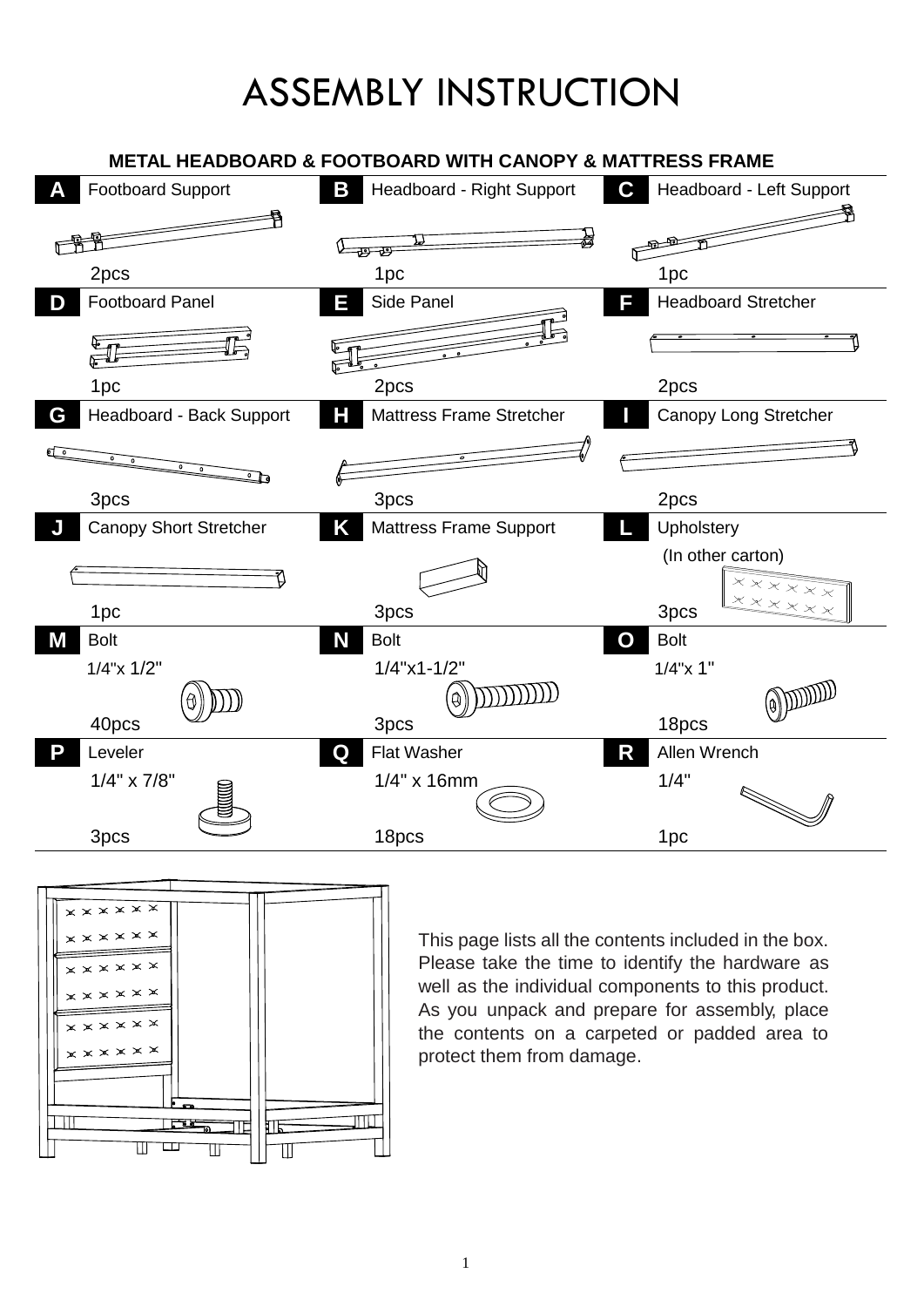## **\*\*\* Do not tighten screws & bolts until the entire unit is completely assembled. Please take note and follow the directions as the assemly instruction shown while assembing.**

**1** Attach footboard panel (D) and canopy short stretcher (J) to footboard support (A) using bolts (M) and allen wrench (R) as shown.





Attach headboard stretcher (F) to headboard – right support (B) and headboard - left support (C) using bolts (M) and allen wrench (R) again.

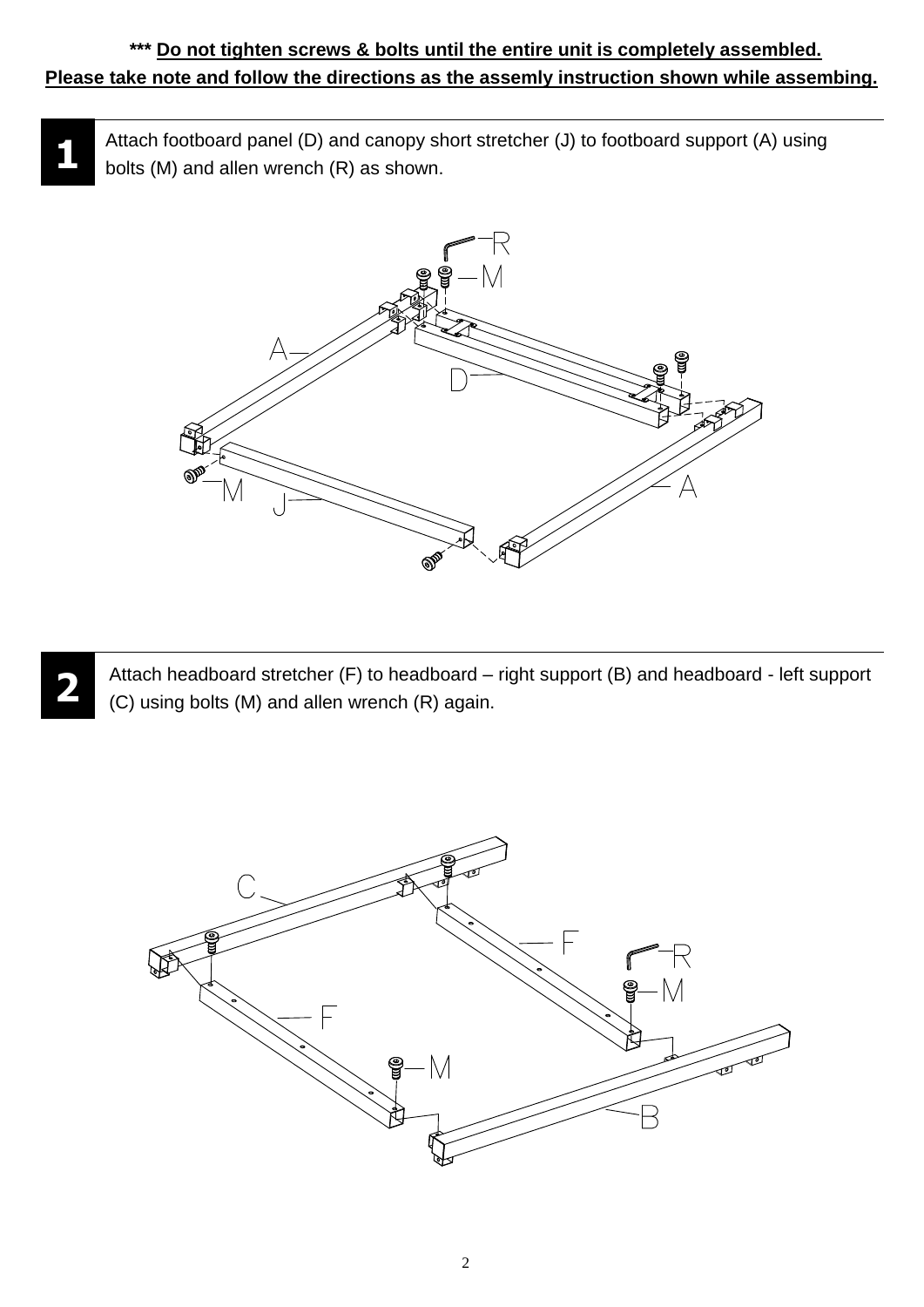Using bolts (M) and allen wrench (R), attach headboard – back support (G) to headboard stretcher (F) as shown.

**3**

**4**



Attach side panel (E) to the assembled headboard and footboard using bolts (M) and allen wrench (R) as shown.



3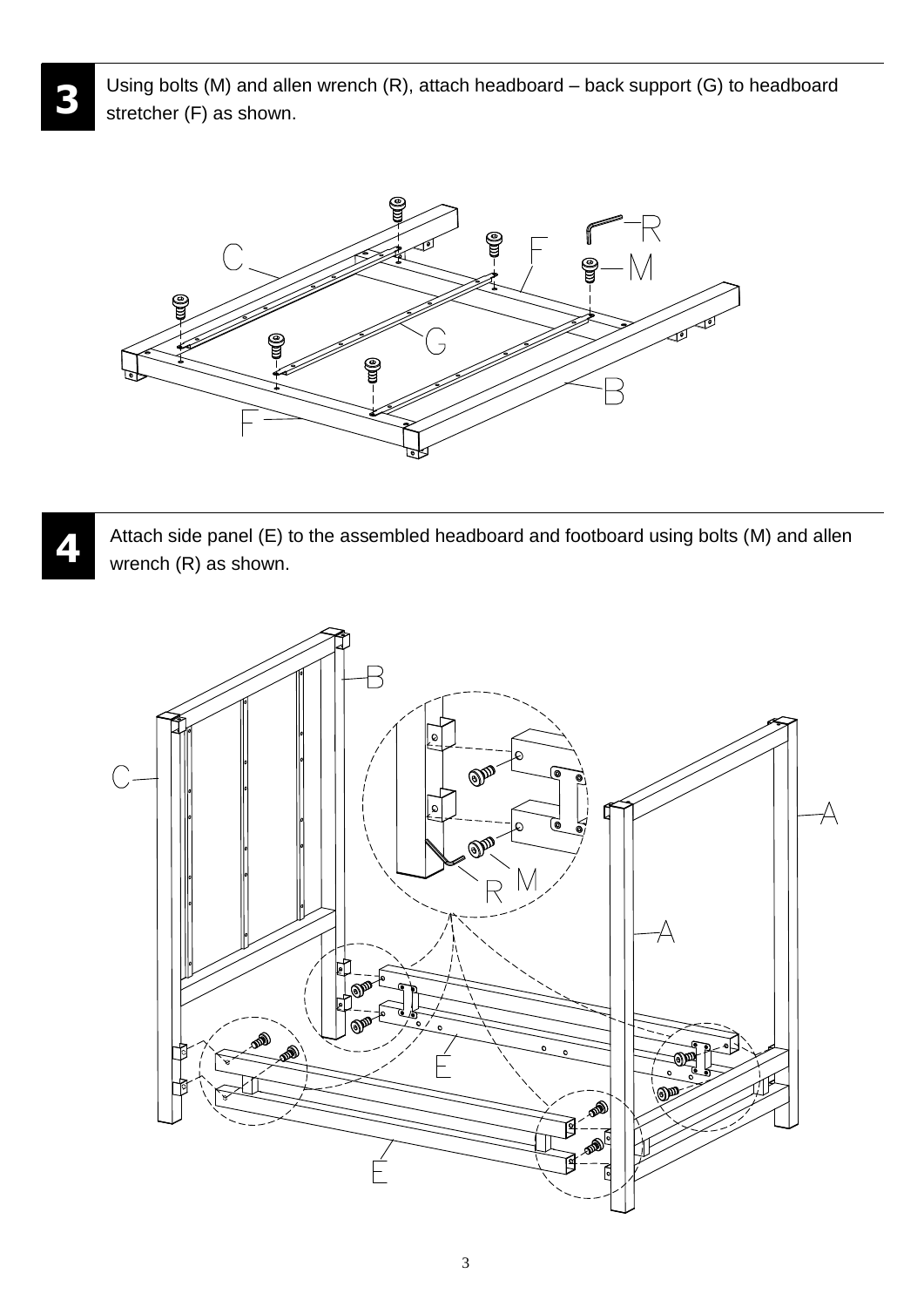Using bolts (M) and allen wrench (R) again, attach canopy long stretcher (I) the assembled headboard and footboard as shown.



Attach mattress frame support (K) to mattress frame stretcher (H) using bolts (N) and allen wrench (R). Then, attach leveler (P) to mattress frame support (K).

Attach the assembled mattress frame stretcher (H) to side panel (E) using bolts (M) and allen wrench (R) as shown.



**6**

**5**